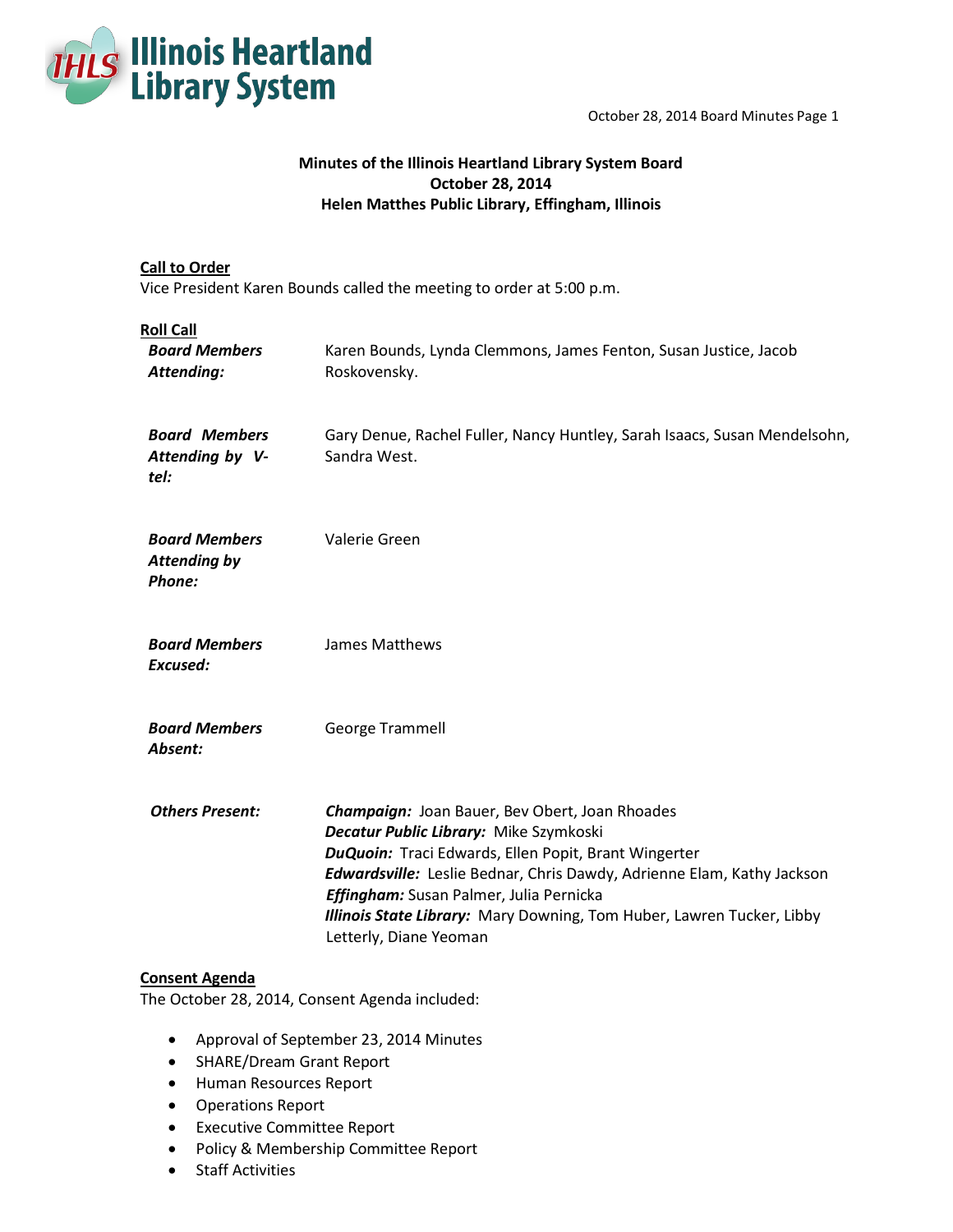

Nancy Huntley moved to approve the Consent Agenda. Jacob Roskovensky seconded the motion. The motion passed unanimously by roll call vote. Yes: Bounds, Clemmons, Denue, Fenton, Fuller, Huntley, Isaacs, Justice, Mendelsohn, Roskovensky, West

## **FOIA Update**

No report.

## **Public Comment**

None.

### **Communications**

A thank you card from Peggy Durst was shared.

### **Staff Report**

#### *Staff Update:*

Reviewed compensation for Courier Drivers. Susan Justice moved that the Board approve the Staff Update as submitted. Lynda Clemmons seconded the motion. The motion passed unanimously by roll call vote. Yes: Bounds, Clemmons, Denue, Fenton, Fuller, Huntley, Isaacs, Justice, Mendelsohn, Roskovensky, West

### *Secondary Employment:*

None.

## *Personnel:*

Former employee's attorney claims the agreement has been signed; however, to date neither our attorney nor IHLS has seen a copy.

#### **ISL Report**

Lawren Tucker announced the session this week is the last in-person meeting for ILeadUSA 2014. ILeadUSA 2015 applications are accepted through December 19, and will include participation from nine other states besides Illinois. Try-It! Illinois continues with a November 30 ending date.

## **Grants Report**

None.

#### **Membership Report**

Ellen Popit provided an overview of our first Member Day. The event included 15 vendor agencies, 9 breakout sessions, roundtable discussions and 150 in attendance. IHLS staff are planning on a second event in 2015.

## **IT Report**

None.

#### **Committee Reports**

### *Personnel:*

Valerie Green reported that the committee did not meet.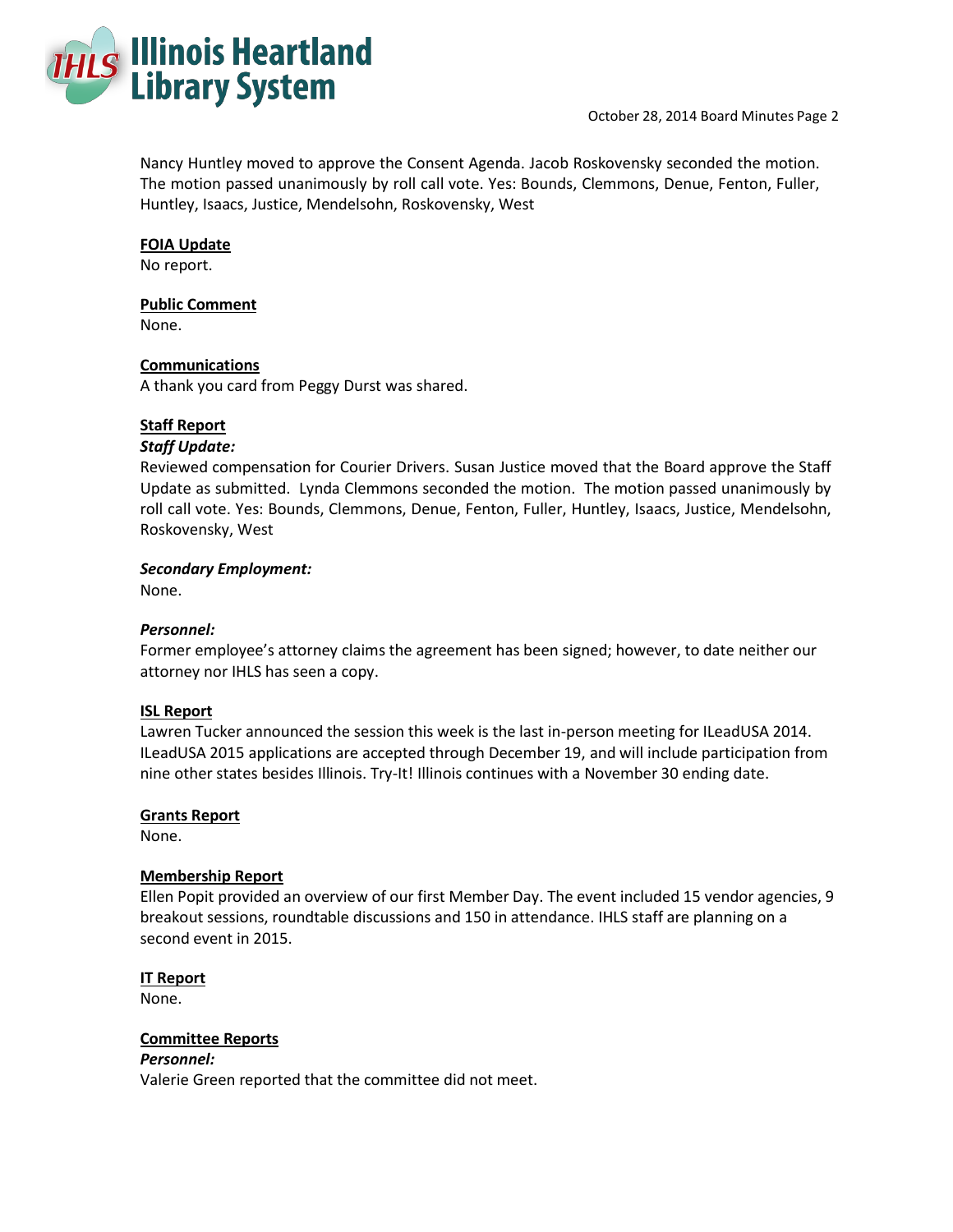



## *Financial:*

Nancy Huntley reported the committee did not meet.

## *Facilities:*

Karen Bounds reported the committee did not meet.

## *Long Range Planning:*

Valerie Green shared proposed several benchmark dates with Nancy Bolt & Associates.

- January 7-9: Quick start meeting with the Board and senior administrative staff.
- March 9 (week of): Focus group with members in Illinois
- April to early May: Large (i.e. detailed) Member survey
- July or August: Retreat with Board

## **Unfinished Business**

## *Bylaws – Electronic Meeting Policy:*

Jacob Roskovensky reported that last month the Board had the first reading of the change to the Bylaws on Electronic Meeting Policy. Jacob Roskovensky moved that the Board ratify Article VI Section 11 VI B. Lynda Clemmons seconded the motion. The motion passed unanimously by roll call vote. Yes: Bounds, Clemmons, Denue, Fenton, Fuller, Huntley, Isaacs, Justice, Mendelsohn, Roskovensky, West

## *IHLS Personnel Code:*

The Board will wait to take action until after a meeting at the Illinois State Library on November 18. Susan Mendelsohn moved that the Board table a motion on the Personnel Code. Susan Justice seconded the motion. The motion passed unanimously by roll call vote. Yes: Bounds, Clemmons, Denue, Fenton, Fuller, Huntley, Isaacs, Justice, Mendelsohn, Roskovensky, West

## *Response to A&PC Grant:*

Leslie Bednar received confirmation that the Illinois State Library had one final question on the language that was in the budget narrative on how we would handle payment if attending program with RAILS and reimbursement. This item has correlating revenues and expenditures in the budget so in the end there is no impact on the budget.

## *Annual Report:*

The primary component is the audit and financial information from the audit. We received a second extension on the audit. It is now due November 30.

## *Audit Update:*

Auditors will be on site next week starting on Monday. IHLS asked for supporting documentation for FY12 and FY13. Inconsistencies could go back to the transition. This is the third year with this auditing firm.